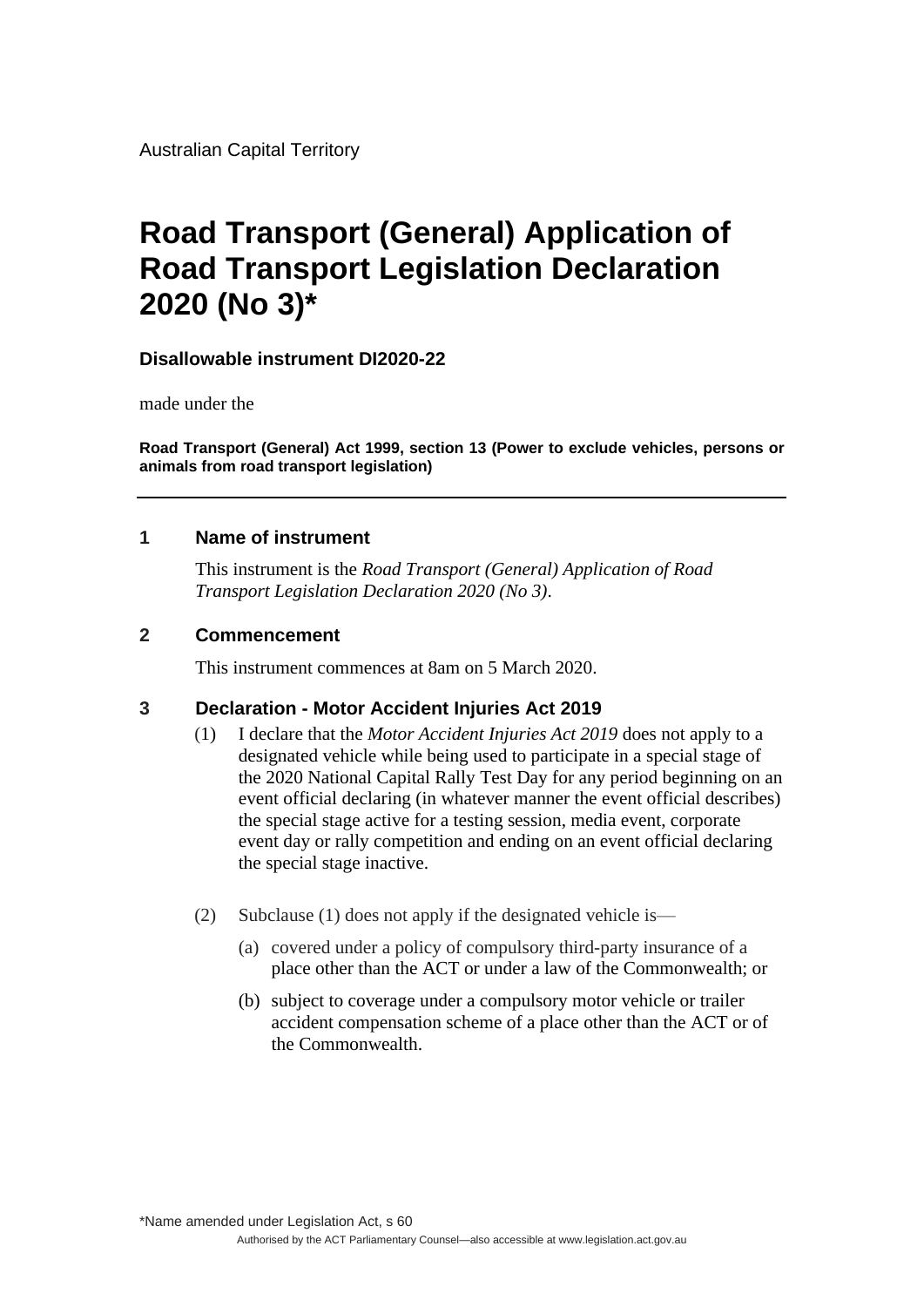# **4 Declaration – other road transport legislation**

I declare that the following road transport legislation does not apply to designated vehicle or the driver of an entrant vehicle, while participating in a special stage of the 2020 National Capital Rally Test Day for any period beginning on an event official declaring (in whatever manner the event official describes) the stage active for a testing session, media event, corporate event day or rally competition and ending on an event official declaring the stage inactive:

- (a) the *Road Transport (Driver Licensing) Act 1999*;
- (b) the *Road Transport (Safety and Traffic Management) Act 1999*; and
- (c) the *Road Transport (Vehicle Registration) Act 1999*.

# **5 Declaration – applicable days**

This declaration has effect on 5 March 2020. This declaration has effect on 6 March 2020 if the event on 5 March 2020 is postponed due to weather and the National Capital Rally Test Day organiser has notified Transport Canberra and City Services to that effect.

# **6 Definitions**

In this instrument:

*designated vehicle* means any of the following vehicles:

- (a) a registered entrant motor vehicle;
- (b) a registered promotional or official vehicle;
- (c) an unidentified motor vehicle; or
- (d) an uninsured motor vehicle.

#### *entrant motor vehicle* means:

- (a) a vehicle entered for competition for the 2020 National Capital Rally Test Day, to take part in the stages; or
- (b) a promotional or official vehicle being used for promotional or official purposes during the special stages.

*event* means the 2020 National Capital Rally Test Day taking place on 5 March 2020 or 6 March 2020 within Kowen Forrest.

*event official* means an official for the event who holds an official's licence from Motorsport Australia that authorises the official to declare event stages active or inactive.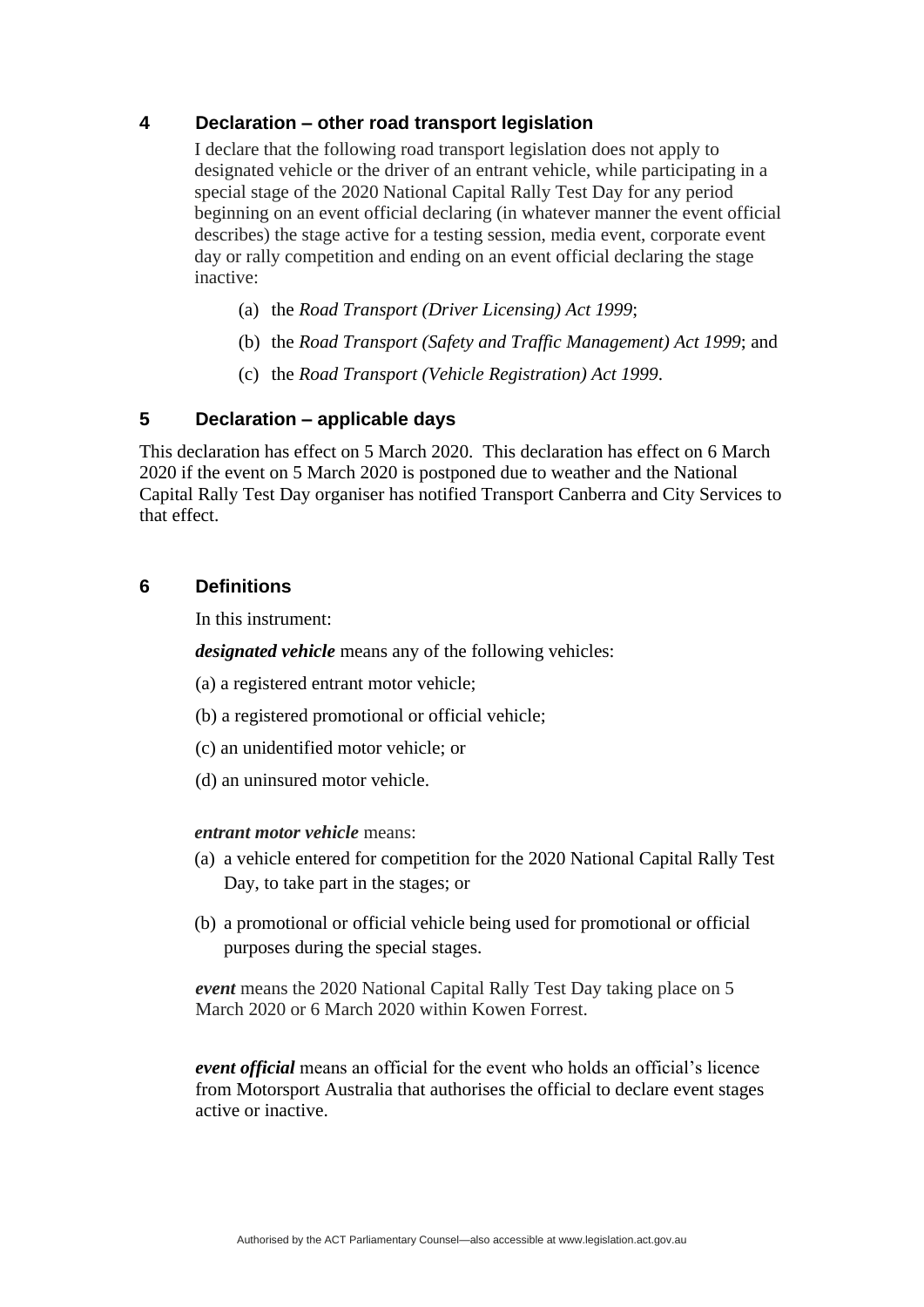*registered* means registered under the *Road Transport (Vehicle Registration) Act 1999.*

*special stage* for the event, means a road or road related area identified for the event outlined in the map at Schedule 1 - Kowen Forrest.

*unidentified motor vehicle*—see the *Motor Accident Injuries Act 2019, section 327.*

*uninsured motor vehicle*—see the *Motor Accident Injuries Act 2019, section 325.*

# **7 Expiry**

This instrument expires at 7pm on 6 March 2020.

Shane Rattenbury MLA Minister for Justice, Consumer Affairs and Road Safety

27 February 2020